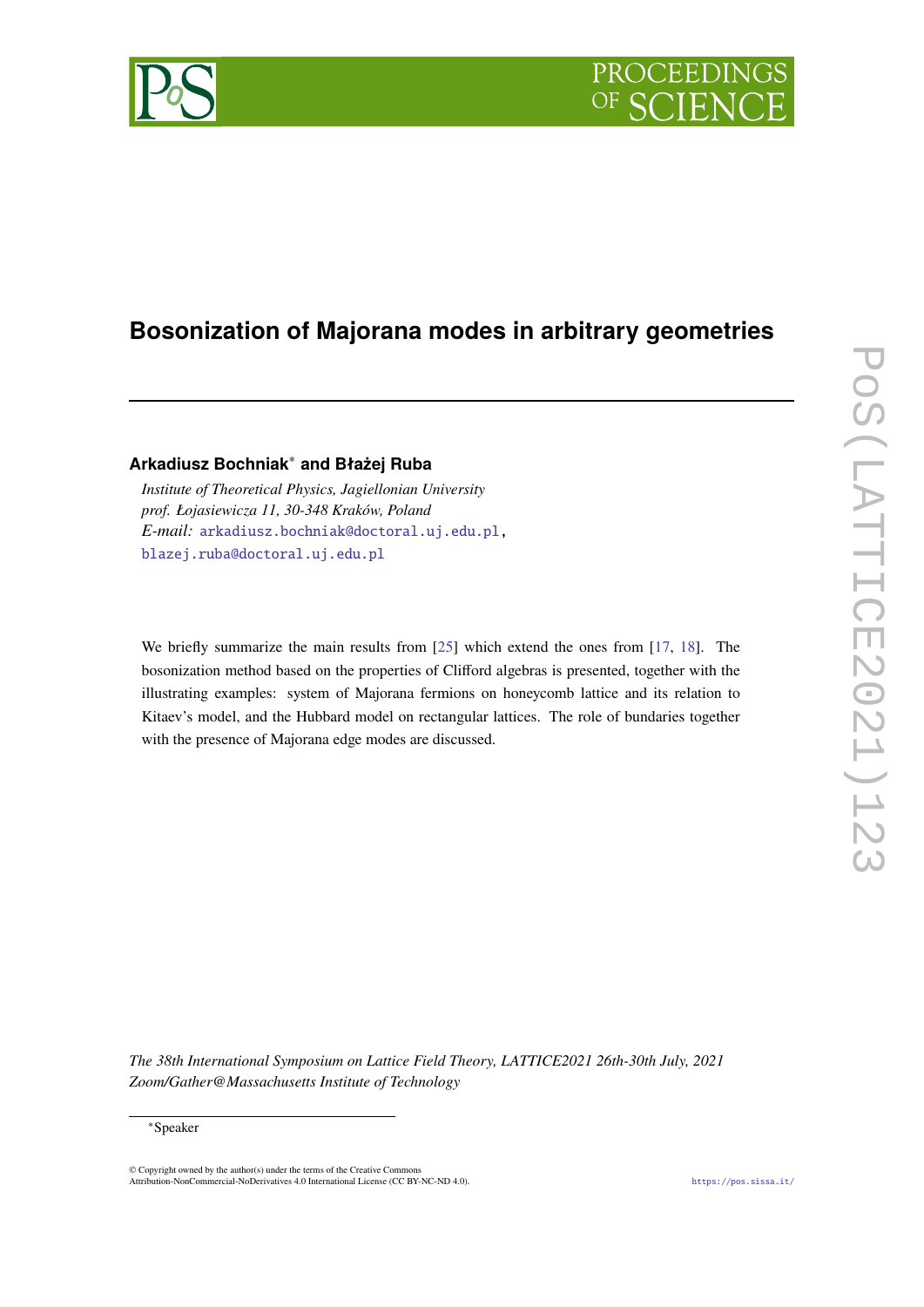### **1. Introduction and motivation**

The search for dual descriptions of fermionic systems has a long-standing tradition. Several bosonization techniques were developed to resolve this issue and to describe femionic models in terms of certain bosonic variables. Interestingly, this was an incredibly active branch of both condensed matter as well as high energy physics. Different techniques and nomenclature used in these two fields were sometimes sources of misunderstandings and re-discovering certain results known before in the second of those branches of physics. One of the oldest and the most well recognised method is the Jordan-Wigner transformation [\[1\]](#page-7-0). Despite its simplicity in  $(1 + 1)$ dimensional case, the straightforward generalization to higher dimensions leads to problems, mainly related to its non-local character due to the existence of the so-called *Jordan-Wigner string*. Several modifications  $[2-11]$  $[2-11]$  valid in spatial dimensions higher than one have been proposed. None of them were free of non-locality of a certain type. It was manifested either in the presence of non-local operators or by the existence of complicated constraints. The later were usually thought of as certain Gauss'-like laws for an underlying gauge theory. The proposed bosonization techniques contained, but were by no means limited to, schemes generalizing ideas originally applied to the Luttinger-Tomonaga model [\[12\]](#page-7-3), both in the abelian as well as non-abelian case. One of the most famous non-abelian bosonization is Witten's proposal [\[13\]](#page-7-4). Yet another method is based on constructing an exact isomorphism of algebras describing the two systems - the original fermionic one and its bosonic counterpart. Both the bond algebra approach introduced in [\[14\]](#page-7-5) as well as the ones studied in [\[3,](#page-7-6) [4\]](#page-7-7) are of the later type. In [\[15\]](#page-7-8) the proposal of bosonization, to which we refer to as the Gamma model, was introduced. It was partially analyzed in [\[16\]](#page-7-9) and later on in [\[17,](#page-8-1) [18\]](#page-8-2) we have demonstrated in a full glory its algebraic character, finally classifying this method as the one based on the existence of a certain isomorphism of algebras.

The notion of bosonization is quite closely related to the more general concept of dualities. Originating from the famous Kramers-Wannier dualities [\[19,](#page-8-3) [20\]](#page-8-4), nowadays there exists the whole zoo of them, known as the so-called *web of dualities* [\[21](#page-8-5)[–23\]](#page-8-6). The dual description usually involves higher gauge theories [\[3,](#page-7-6) [4,](#page-7-7) [24\]](#page-8-7). We have demonstrated in [\[18\]](#page-8-2) that the Gamma model, in certain cases, also possesses such dual description in terms of higher gauge theory, and, moreover, constraints present in the model are closely related to modified (higher) Gauss' laws.

In this brief overview we summarize the main features of the Gamma model. We will argue that, under quite non-restrictive assumptions, one can always construct a Gamma model corresponding to a given fermionic system defined on a lattice with an arbitrary geometry. The original formulation [\[15](#page-7-8)[–18\]](#page-8-2) was limited to systems with a single fermion per lattice site, and, moreover, the allowed geometries of the lattice were restricted to ones with a site-independent even coordination number. We have shown that the existing constraints are equivalent to the pure gauge condition, and their modifications can be interpreted as coupling the fermionic system with an external background  $\mathbb{Z}_2$  gauge field. Furthermore, the operators encoding these constraints are nothing else than the holonomies for these gauge models.

Despite seemingly limited applications such construction covered relatively large number of physically interesting examples, e.g. toroidal geometries which are of main interest for lattice Monte Carlo simulations. In particular, relation with the famous Kitaev's toric code was demonstrated in [\[18\]](#page-8-2). Even in the case of a simple rectangular geometry the problem arises when we consider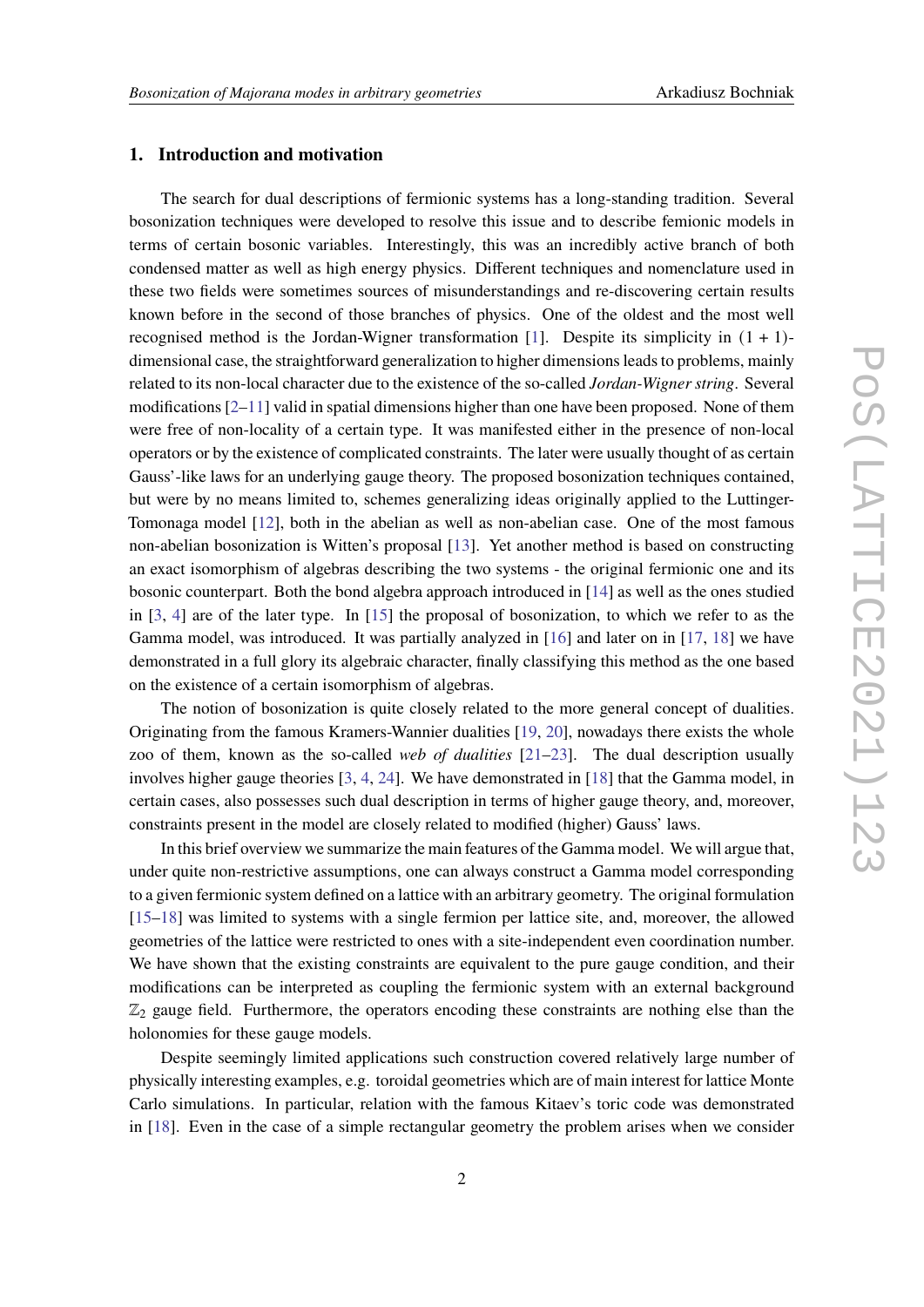the boundaries of the lattice. The reason is that the coordination number for vertices on the boundary is smaller than the one in the bulk. This subtlety was already noticed in [\[18\]](#page-8-2) when the simplest adjustment of our bosonization method on boundary was proposed. It followed from that considerations that the existence of the boundaries may lead to the presence of additional Majorana modes localized on them, and those modes could be connected by strings (constructed of out bosonic operators) that feature the braid relations, and therefore the possible link to wellestablished applications of Majorana modes for the quantum computation could be visible also from this construction. In [\[25\]](#page-8-0) we have generalized the bosonization scheme based on the Gamma model into arbitrary geometries and for fermionic systems with arbitrary (not necessarily constant) number of Majorana fermions per lattice site. In contrast with the previous construction the Majorana modes do not necessarily form usual Dirac fermions, but rather are the fundamental variables. This in particular allows for the dual description of several spin liquid systems. In particular, the Kitaev's honeycomb model emerges as a result of such a bosonization scheme. The possibility of having larger number of Majorana modes per lattice site allows also for the consideration of models with more than one flavour of fermionic variables, e.g. labeled by the spin as it happens in case of the Hubbard model. We remark that similar techniques were also investigated in a different context in [\[26](#page-8-8)[–28\]](#page-8-9) and applied to certain higher spin models. More recently, similar findings were also obtained in [\[29,](#page-8-10) [30\]](#page-8-11). To some extent the last approach overlap with our last results from [\[25\]](#page-8-0) and the previous ones from [\[17,](#page-8-1) [18\]](#page-8-2). The brief overview and comparison between these schemes can be found in [\[31\]](#page-8-12).

The organization of this overview, summarizing the main findings from [\[25\]](#page-8-0), is as follows. In section [2](#page-2-0) we present the general construction, starting with the detailed characterization of fermionic theories in the subsection [2.1](#page-2-1) followed by the formulation of their bosonized version in the subsection [2.2,](#page-3-0) and finally discussing the role of the constraints therein. We illustrate the general method on simple examples. We start with the discussion of the fermionic system defined on honeycomb lattice with one Majorana fermion per lattice site. The relation to the Kitaev's model is demonstrated. Next, the simplest example with more than one fermionic flavour - the Hubbard model - is discussed. The role of boundaries and the presence of additional Majorana modes is discussed in section [4.](#page-6-0) We conclude in section [5.](#page-6-1)

#### <span id="page-2-0"></span>**2. The bosonization scheme**

We summarize here the general construction introduced in [\[25\]](#page-8-0). We refer the reader to [25] (and also to [\[18\]](#page-8-2)) for the detailed proofs of all the results stated here. As it was already announced in the preceding section, the lattice geometry is allowed to be a generic finite graph. In particular, the coordination number may vary from site to site, and all types of boundaries are in principle allowed. This covers lattices usually considered in both high energy and condensed matter physics, but also opens the possibility to analyze more exotic systems.

#### <span id="page-2-1"></span>**2.1 Fermionic theories - the general framework**

On the aforementioned lattices we consider fermionic systems whose fundamental degrees of freedom are Majorana fermions. We do not assume that they have to be paired in a way to form a usual Dirac fermions, but rather they themselves are the degrees of freedom here. In particular,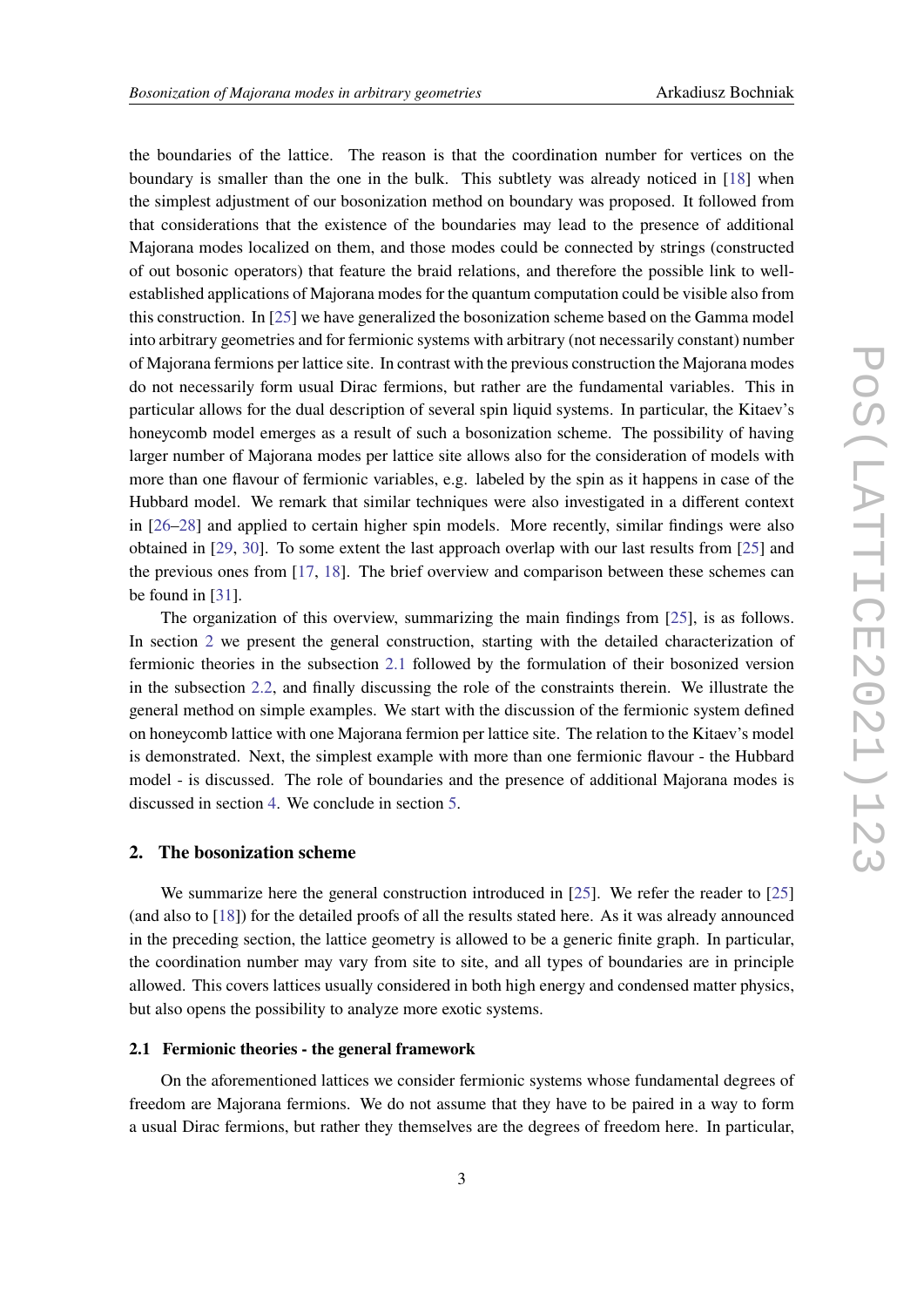models with single Majorana variable per lattice site are one class of systems of interest. We allow, in general, for arbitrary number of Majorana fermions per lattice site, and, moreover, this number is allowed to be site-dependent. This, in particular, will allow later for considering fermionic systems with extra edge modes. Let  $\psi_{\alpha}(x)$  denote the Majorana fermion of type  $\alpha$ , located on site x. Here  $\alpha = 0, \ldots, n(x)$  is the index enumerating flavours of Majorana fermions located on site x. Therefore, the total number of Majorana variables is given by  $n = \sum_{x} (n(x) + 1)$ . Since the graph was finite, i.e. had only finite number of vertices (and edges), this quantity is a well-defined positive integer. The product of all Majorana operators forms a fermionic parity,

$$
(-1)^{F} = i^{\frac{n}{2}} \prod_{x} \prod_{\alpha=0}^{n(x)} \psi_{\alpha}(x).
$$
 (1)

We would like to consider fermionic models with the fermionic parity being a conserved quantity. This is the only assumption we make on the fermionic Hamiltonian describing the system. To achieve this goal it is enough to restrict ourselves to cases with the total number of Majorana fermions, *n*, being an even integer. Indeed, then  $(-1)^F$  anticommutes with every  $\psi_{\bullet}(\cdot)$ .

Since  $(-1)^F$  is assumed to be the conserved quantity, we have to consider only even fermionic operators. They form an algebra  $\mathcal{A}$ , which can be explicitly described in terms of certain generators and relations satisfied by them. The most convenient choice for generators is by taking as them operators  $S(e) = \psi_0(x)\psi_0(y)$  for every edge e with starting point x and target point y, and  $T_{\alpha}(x) = \psi_0(x)\psi_0(x)$  for any  $\alpha \neq 0$  and any site x. In order to describe in a compact manner the set of relations that these operators are subject to, we introduce formal  $\mathbb{Z}_2$ -linear combinations of vertices and the pairing between them as a  $\mathbb{Z}_2$ -bilinear operation  $(\cdot, \cdot)$  satisfying  $(x, y) = \delta_{x, y}$ , for any two vertices x, y. The boundary of an edge e from x to y can be written as  $\partial e = x + y$ . Having said that, the set of relations satisfied by the aforementioned generators is:

- 1.  $S(e)^2 = T_\alpha(x) = -1$ ,  $S(e)^{\dagger} = -S(e)$  and  $T_\alpha(x)^{\dagger} = -T_\alpha(x)$ , for any x and any  $\alpha \neq 0$ ,
- 2.  $S(e)S(e') = (-1)^{(\partial e, \partial e')}S(e')S(e)$ , for any two edges e, e',
- 3.  $S(e)T_{\alpha}(x) = (-1)^{(x,\partial e)}T_{\alpha}(x)S(e)$ , for any edge *e* and any vertex *x*,
- 4.  $T_{\alpha}(x)T_{\beta}(y) = (-1)^{(x,y)(1-\delta_{\alpha,\beta})}T_{\beta}(y)T_{\alpha}(x)$ , for any two vertices x, y, and any  $\alpha, \beta$ ,
- 5.  $S(e_1) \dots S(e_m) = 1$ , for any loop  $e_1 \dots e_m$  (i.e. with  $e_{m+1} = e_1$ ).

We have proven in [\[18\]](#page-8-2) that all the above relations are independent, and there is no further independent relation between generators of  $\mathcal{A}$ . Therefore, the above set gives a complete description of the algebra  $\mathcal{A}$ . In order to find an equivalent, bosonic, formulation of a given fermionic model it is therefore enough to construct, out of the bosonic variables, the same number of generators as in the fermionic case, and to prove that they satisfy all the above relations. This is an essence of the bosonization scheme we discuss here.

#### <span id="page-3-0"></span>**2.2 "The Gamma model" as a bosonized version of the fermionic theory**

The bosonization proposed in [\[25\]](#page-8-0) and being a generalization of the one analyzed in the full glory in [\[18\]](#page-8-2), is based on associating certain generators of the Clifford algebra to the edges and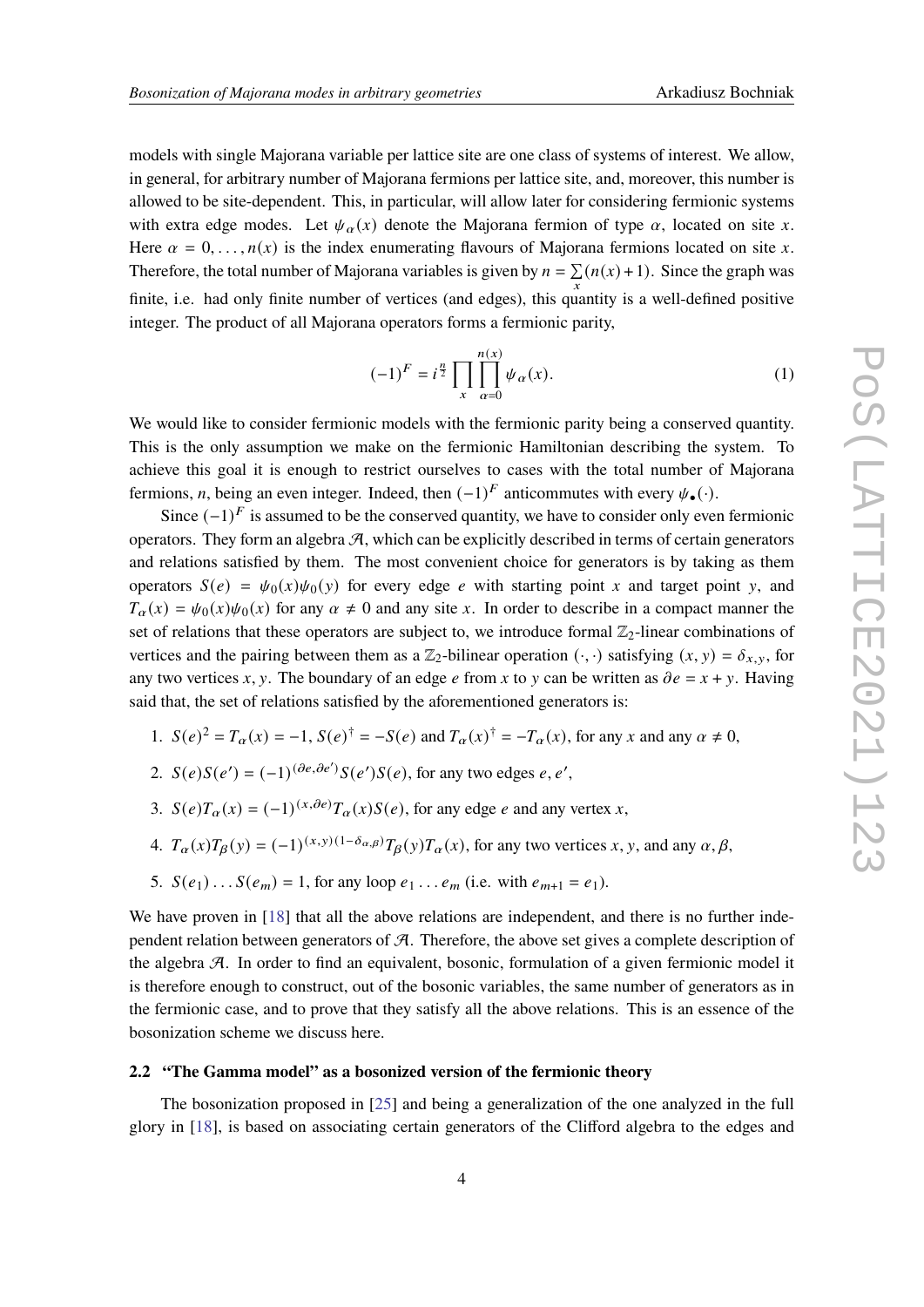vertices of the lattice on which the fermionic system is defined. More precisely, with each lattice site  $x$  we associate the Clifford algebra generated by elements

$$
\{\Gamma(x,e)|e-\text{edge incident to }x\}\cup\{\Gamma'_{\alpha}(x)\}_{\alpha=0}^{n(x)}.
$$
 (2)

<span id="page-4-0"></span>This is illustrated, in case of the square lattice, in Fig. [1.](#page-4-0) We assume that Gamma matrices



**Figure 1:** Operators  $\Gamma(x, e)$  associated to edges having site x as a common endpoint.

corresponding to distinct vertices commutes with each other. The only anticommutations are present when there is endpoint-sharing. In this sense this is a (hard-core) bosonic system. Out of these variables we define  $\widehat{S}(e) = i\Gamma(x,e)\Gamma(y,e)$ , for an edge e connecting x with y, and  $\widehat{T}_{\alpha}(x) = i\Gamma'(x)$ , for any site x and nonzero  $\alpha$ . As it was argued in [\[25\]](#page-8-0) those operators satisfy all the relations describing the algebra  $A$  except the loop ones. We then introduce operators  $W(\ell) = \widehat{S}(e_1) \dots \widehat{S}(e_m)$  for any loop  $\ell$  consisting with edges  $e_1, \dots, e_m$ . Instead of considering the whole Hilbert space we restrict ourselves only to its subspace  $H_0$  determined by the conditions  $W(\ell)|\phi\rangle = |\phi\rangle$  for any  $|\phi\rangle \in \mathcal{H}_0$ . These constraints play an important role. Their modification,  $W(\ell)|\phi\rangle = \omega(\ell)|\phi\rangle$ , with  $\omega(\ell) = \pm 1$ , has a natural interpretation in terms of a  $\mathbb{Z}_2$ -gauge theory. More precisely, it was argued in [\[18,](#page-8-2) [25\]](#page-8-0) that  $\omega(\ell)$  can be thought of as the holonomy along  $\ell$ , and the fermionic system, corresponding to such a constraint on the bosonic side, is nothing else than the original one with the fermions minimally coupled to the external  $\mathbb{Z}_2$ -gauge field for the fermionic parity symmetry. The detailed discussion of constraints in the case of toroidal geometry was also performed in [\[17\]](#page-8-1). In this case the two "Polyakov" lines corresponding to the two generators of the fundamental group of the torus play an important role. We refer to [\[17,](#page-8-1) [18\]](#page-8-2) for a detailed discussion of the constraints for such geometries.

The last remaining ingredient of the bosonization discussed here is related to the fermionic parity operator. In order to finalize this construction the following operators were defined:

$$
\gamma(x) \sim \prod_{e:\,x-\text{endpoint of }e} \Gamma(x,e) \prod_{\alpha \neq 0} \Gamma'_{\alpha}(x),\tag{3}
$$

with the phase chosen so that it squares to one. Consider now the quantity  $N(x) = \deg(x) + n(x)$ , where deg(x) is the number of edges having x as an endpoint. As it was discussed in [\[25\]](#page-8-0) the parity of  $N(x)$  determines whether  $\gamma(x)$  commutes or anticommutes with all Gamma matrices generating the Clifford algebra at site  $x$ . For simplicity, we assume in this overview that this number is even, and we refer the reader to [\[25\]](#page-8-0) for a more detailed discussion of the role of this quantity in the generic case. In the models with even  $N(x)$  we end up with the constraint between the geometric structure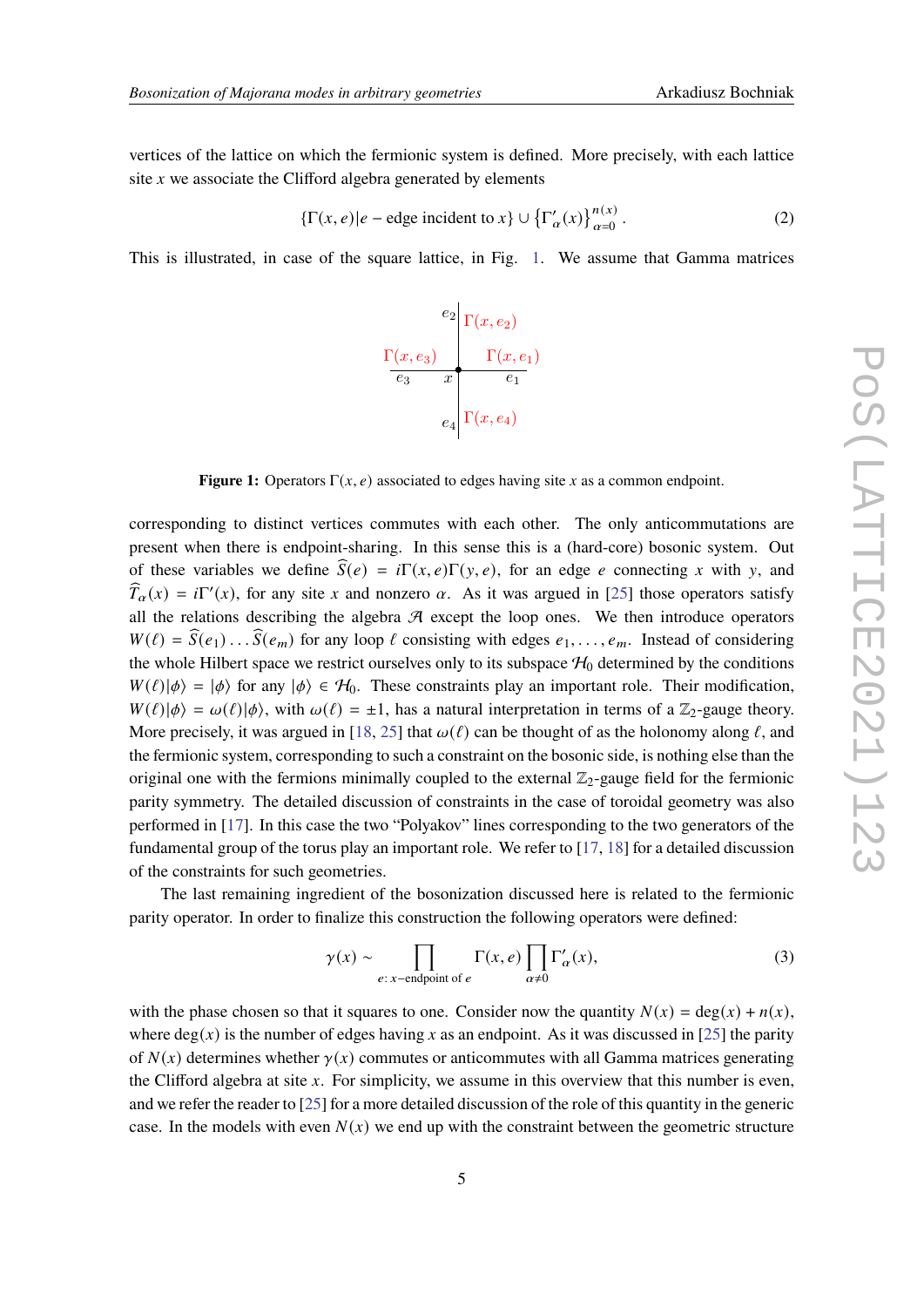of the lattice and the number of Majorana modes (per lattice site) allowed in the system. More precisely, in such a case the relation deg(x) +  $n(x) = 0$ , modulo 2, has to be fulfilled. Moreover, we are free to chose one of the sectors defined by the conditions  $\gamma(x) = \pm 1$ . In other words, the main result of [\[25\]](#page-8-0) is that the constrained bosonic system is completely equivalent to the sector of the fermionic one. One of the two possible values of  $(-1)^F$  characterizes this choice. This also explicitly shows the role of restricting our attention to fermionic systems described by Hamiltonians preserving the fermionic parity.

#### **3. Illustrating examples**

Here we briefly discuss two simplest examples, used in [\[25\]](#page-8-0) to illustrate the general construction. First of them is the system with only one Majorana fermion  $\psi$  per lattice site. The simplest, nontrivial, geometry for which such a construction is possible is the honeycomb lattice, which is a trivalent graph. This system is totally different than ones analyzed previously in [\[17,](#page-8-1) [18\]](#page-8-2). Indeed, in this case Majorana fermions are themselves fundamental variables and they are not just a convenient way to parameterize complex Dirac fermions. This shows that the proposed bosonization scheme can be applied to a single Majorana mode as well. The Gamma matrices, suitable for this model, are just the usual Pauli ones,  $\sigma_X, \sigma_Y, \sigma_Z$ , assigned to the three types of edges as depicted in Fig. [2.](#page-5-0) The loop constraints are generated by the ones associated to elementary plaquettes which on the



<span id="page-5-0"></span>**Figure 2:** The assignment of Pauli matrices to the elementary plaquette of the honeycomb lattice.

Hilbert space  $H_0$  take value −1. One possible choice from the zoo of systems that could be defined on such lattice and can be bosonized using our scheme, is the one described by the Hamiltonian  $H = i$ Í  $I \in \{X, Y, Z\}$ Í  $\langle \overline{xy} \rangle$ type I edges  $J_I\psi(x)\psi(y)$ , where  $J_I$  with  $I \in \{X, Y, Z\}$  are constants characterising the

model. We have shown in [\[25\]](#page-8-0) that its bosonized version corresponds to the famous Kitaev's model restricted to the sector corresponding to the value −1 of the plaquette operators. In this sense our scheme defines an inverse of the Kitaev's fermionization procedure. The discussed example is the simplest spin liquid model and our techniques, since defined for Majorana modes from the very beginning, allow also to analyze more sophisticated spin liquids, e.g. the ones proposed in [\[32\]](#page-8-13).

The next example will illustrate the possibility of bosonizing systems with more than one flavour of the usual fermions. One of the simplest systems with this feature is the Hubbard model defined on the square lattice. In this case we have an extra index, the spin, labeling fermionic variables. We can decompose them into four Majorana fermions (by analogy of decomposing a complex number into its real and imaginary part) and proceed by finding the bosonized version of the Hamiltonian together with the form of the plaquette constraints. Moreover, one can also find a bosonized versions of the generators of symmetries (e.g. the generators of the  $SU(2)$  group in case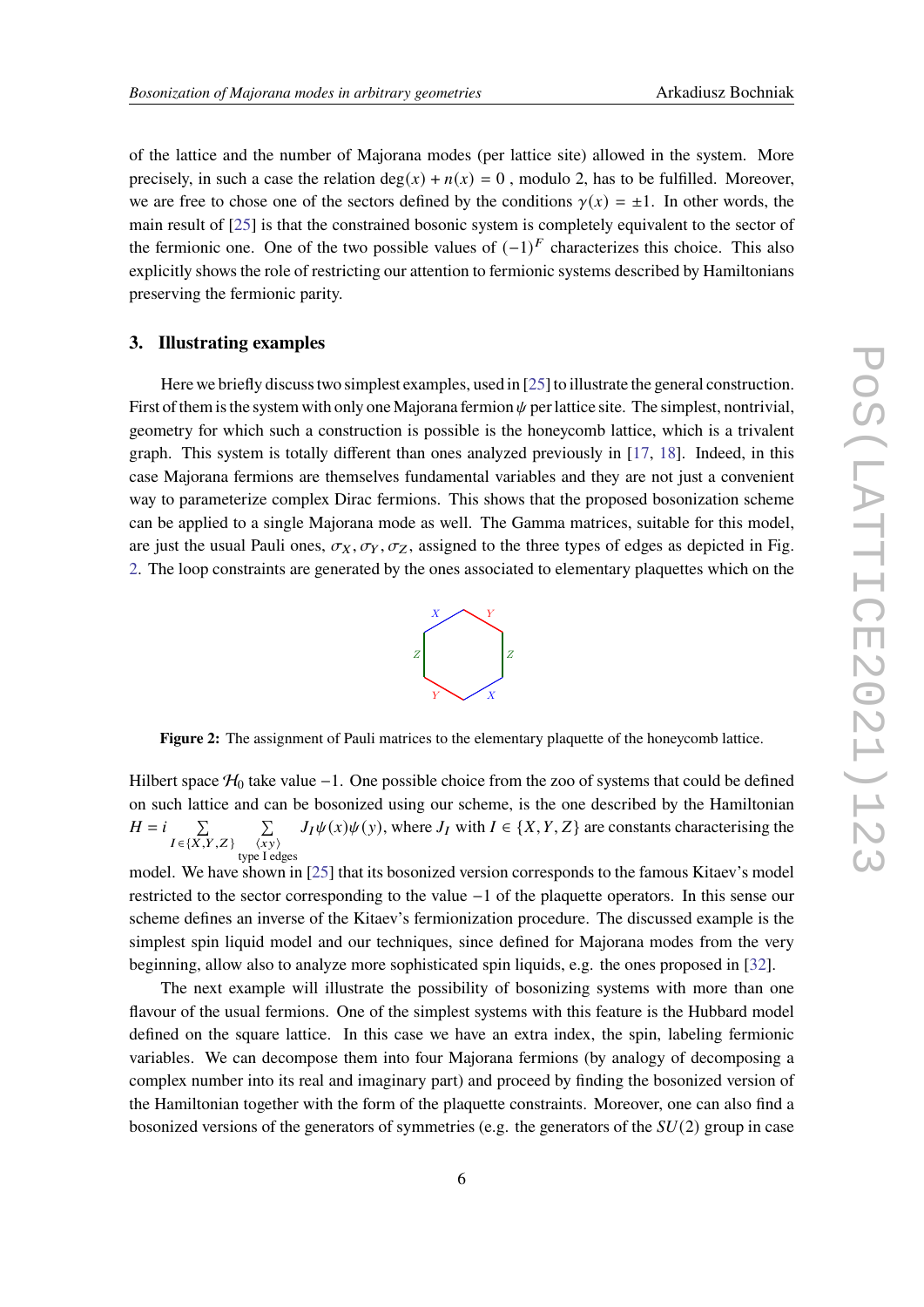of the Hubbard model) possessed by the fermionic system, showing explicitly that our bosonization scheme preserves all the symmetries of the original system, and moreover, on-site symmetries in the fermionic models are mapped to on-site ones on the bosonic side.

# <span id="page-6-0"></span>**4. The role of the boundary**

The question posed in [\[18\]](#page-8-2) that was the motivation for generalizing the construction in [\[25\]](#page-8-0) was related to the role of the boundary of finite lattices. Here we summarize those results. For concreteness, we consider rectangular lattice of size  $L_x \times L_y$ , and systems with two Majorana fermions  $\psi_0, \psi_1$  at each lattice site. One can identify two distinguished directions,  $i = 1, 2$ , on the lattice, and at the edges having site x as an endpoint put four Gamma matrices  $\Gamma_{\pm i}(x)$  (similarly as in Fig. [1](#page-4-0) with  $\Gamma(x, e_1) = \Gamma_1(x)$ ,  $\Gamma(x, e_4) = \Gamma_{-2}(x)$  etc.). The operator  $\Gamma'_1$  $\binom{1}{1}(x)$  is not independent and can be expressed as a product all other Gammas located at edges neighbouring  $x$ . The plaquette constraints are identical with the ones for the Hubbard model. The bosonization prescription in the bulk is a straightforward application of the general scheme. However, the situation on the boundary is slightly different. We illustrate this by considering the northern boundary, where at each site  $x_i$ there is a *missing* Gamma matrix in the direction 1. To solve this issue, in [\[25\]](#page-8-0) we have introduced spurious Majorana fermions  $\chi_N(x_i)$  and proceed with the bosonization by identifying  $i\Gamma_1(x_i)$  with  $\psi_0(x_i)\chi_N(x_i)$ . Moreover, we have also observed that our bosonization yields the identification (up



**Figure 3:** The northern boundary of the  $L_x \times L_y$  lattice

to a controllable phase) of  $\psi_0(1, b)\psi_0(L_x, b)$  with  $\Gamma_{-1}(1, b)B_{-1,1}(b)\Gamma_1(L_x, b)$ , where  $B_{-1,1}(b)$  is a product of all  $\Gamma_{-1}(a, b)\Gamma_1(a, b)$  along the path connecting points  $(1, b)$  and  $(L_x, b)$ . (Here we are using the natural notation  $x = (a, b)$  for the points at rectangular lattice.) As a result, the bosonic system is equivalent to the fermionic one but with additional Majorana edge modes. The intriguing strings connecting those modes are also present, as expected from other well-established properties of Majorana modes and their relations to braiding and quantum computation.

# <span id="page-6-1"></span>**5. Conclusions and outlook**

In this brief overview we have summarized the main findings in [\[25\]](#page-8-0) extending some of the results from [\[17,](#page-8-1) [18\]](#page-8-2). The presented construction, in particular, solves the problem related to the role of the boundary. Moreover, it provides a computational method to bosonize systems with Majorana fermions as fundamental variables. This leads to a prospering technique that may be applied to several, even quite exotic, spin liquid models. We have illustrated this scheme on the simplest model of this type - the Kitaev's honeycomb - as well as models with more than one flavour of usual fermions - the Hubbard model. The allowance for site-dependence in our construction leads also to possible applications to more complex geometries. e.g. for quasi-crystals or different types of junctions, where the on-site boundary-like Majorana modes may play a crucial role. We postpone the detailed discussion of those application for the future research.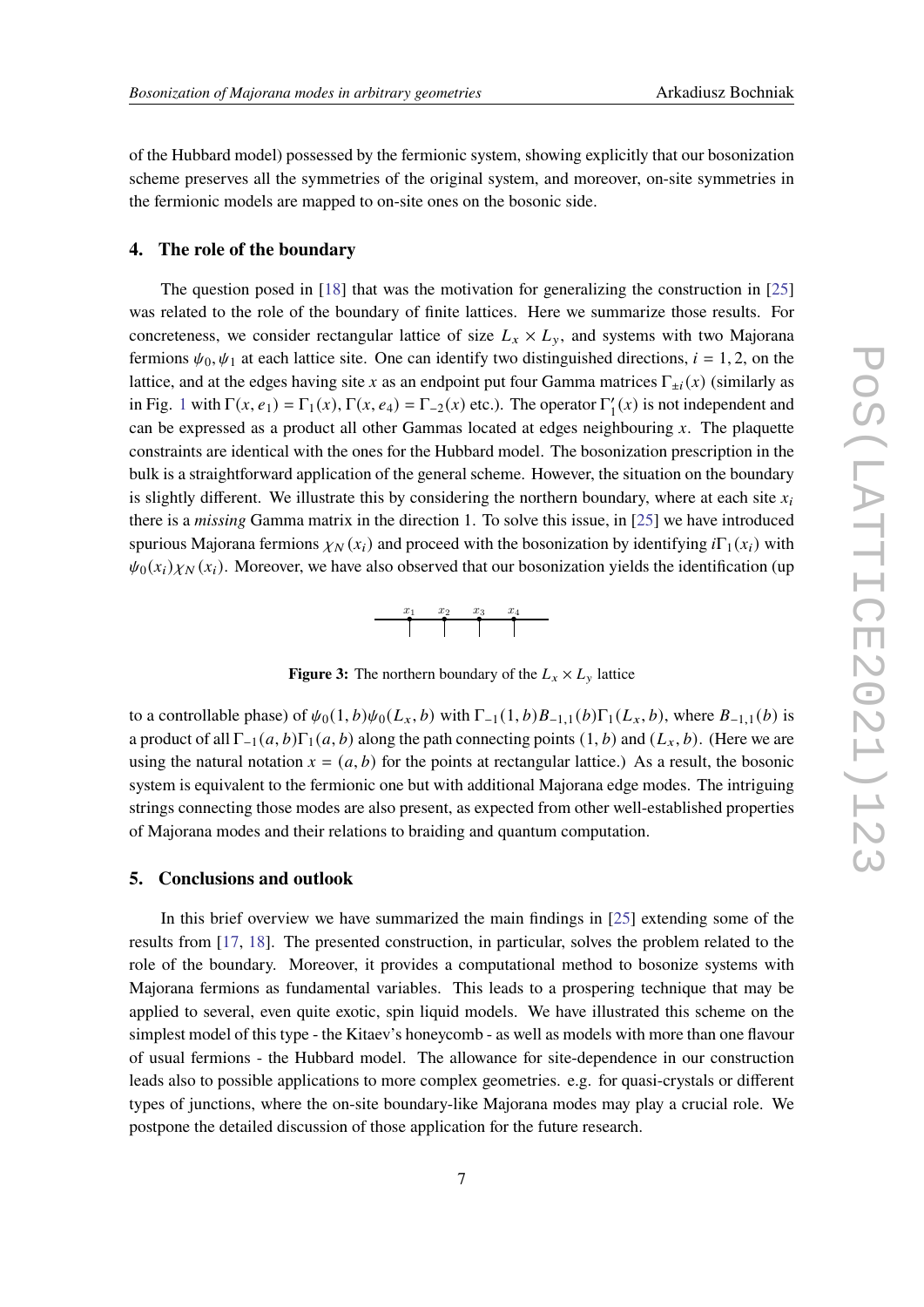# **Acknowledgments**

The research of B.R. has been supported by a grant from the SciMat Priority Research Area under the Strategic Programme Excellence Initiative at the Jagiellonian University. Results discussed in this proceedings were obtained jointly with Jacek Wosiek.

# **References**

- <span id="page-7-0"></span>[1] P. Jordan and E. Wigner, *Über das Paulische Äquivalenzverbot*, Z. Phys. **47**, 631 (1928).
- <span id="page-7-1"></span>[2] A. Kapustin and R. Thorngren, *Fermionic SPT phases in higher dimensions and bosonization*, JHEP **10** (2017) 080.
- <span id="page-7-6"></span>[3] Y.-A. Chen, A. Kapustin and Ð. Radičević, *Exact bosonization in two spatial dimensions and a new class of lattice gauge theories*, Annals Phys. **393** (2018) 234.
- <span id="page-7-7"></span>[4] Y.-A. Chen and A. Kapustin, *Bosonization in three spatial dimensions and a* 2*-form gauge theory*, Phys. Rev. B **100** (2019) 245127.
- [5] C. P. Burgess, C. A. Lütken and F. Quevedo, *Bosonization in higher dimensions*, Phys. Lett. B **336** (1994) 18.
- [6] P. Kopietz, *Bosonization of Interacting Fermions in Arbitrary Dimensions*, Springer (1997).
- [7] S. B. Bravyi and A. Yu. Kitaev, *Fermionic Quantum Computation*, Annals Phys. **298** (2002) 210.
- [8] R. C. Ball, *Fermions without Fermion Fields*, Phys. Rev. Lett. **95** (2005) 176407.
- [9] F. Verstraete and J. I. Cirac, *Mapping local Hamiltonians of fermions to local Hamiltonians of spins*, J. Stat. Mech. **2005** (2005) P09012.
- [10] E. Fradkin, *Jordan-Wigner transformation for quantum-spin systems in two dimensions and fractional statistics*, Phys. Rev. B **63** (1989) 322.
- <span id="page-7-2"></span>[11] K. Minami, *Solvable Hamiltonians and Fermionization Transformations Obtained from Operators Satisfying Specific Commutation Relations*, J. Phys. Soc. Jpn. **85**, 024003 (2016).
- <span id="page-7-3"></span>[12] D. C. Mattis and E. H. Lieb, *Exact Solution of a Many-Fermion System and Its Associated Boson Field*, J. Math. Phys **6**, 304 (1965).
- <span id="page-7-4"></span>[13] E. Witten, *Non-abelian bosonization in two dimensions*, Commun. Math. Phys. **92**, 445 (1984).
- <span id="page-7-5"></span>[14] E. Cobanera, G. Ortiz and Z. Nussinov, *The bond-algebraic approach to dualities*, Adv. Phys **60**, 679 (2011).
- <span id="page-7-8"></span>[15] J. Wosiek, *A local representation for fermions on a lattice*, Acta Phys. Polon. B **13** (1982) 543.
- <span id="page-7-9"></span>[16] A. M. Szczerba, *Spins and fermions on arbitrary lattices*, Commun. Math. Phys. **98** (1985) 513.